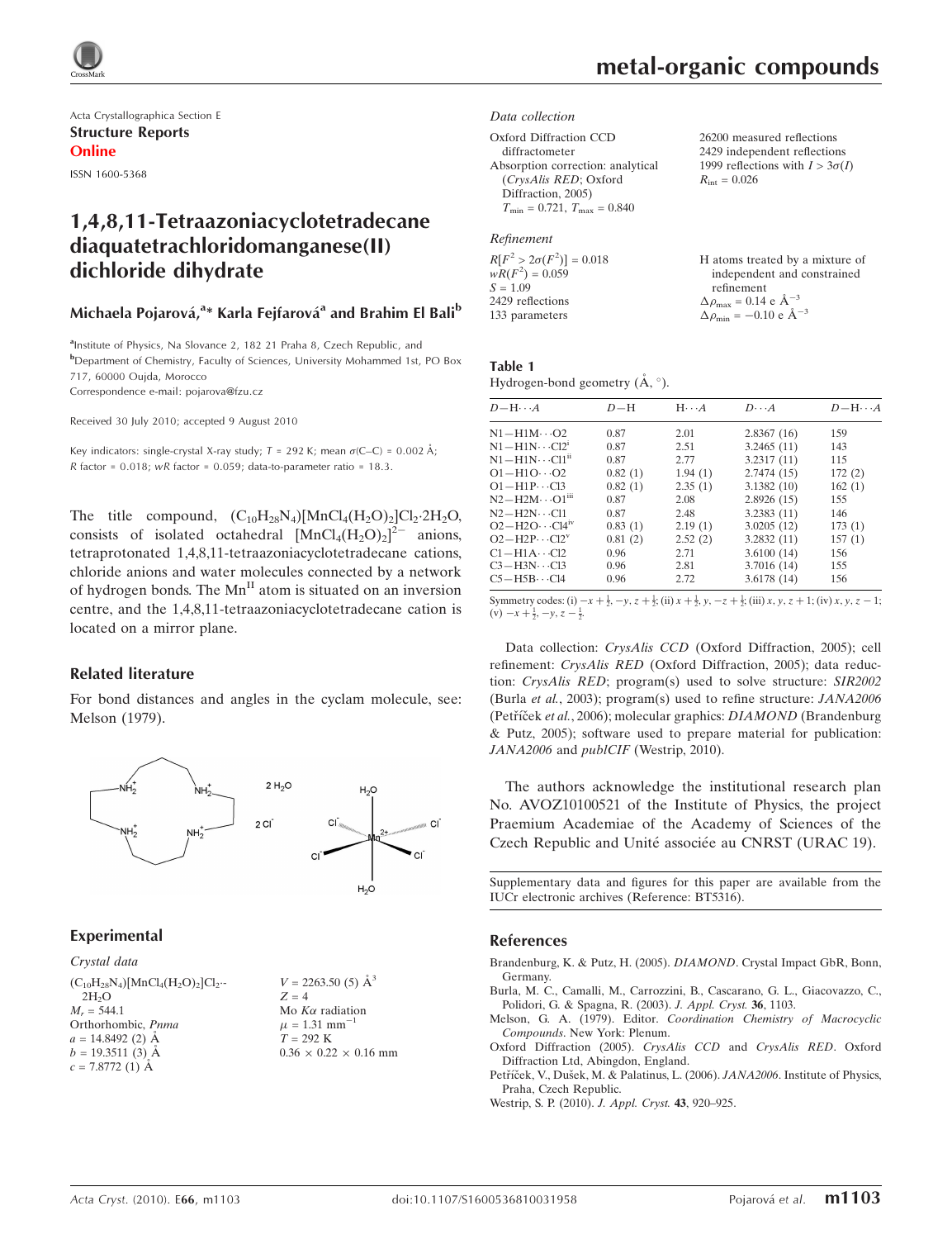# **supporting information**

*Acta Cryst.* (2010). E**66**, m1103 [https://doi.org/10.1107/S1600536810031958]

## **1,4,8,11-Tetraazoniacyclotetradecane diaquatetrachloridomanganese(II) dichloride dihydrate**

## **Michaela Pojarová, Karla Fejfarová and Brahim El Bali**

### **S1. Comment**

The structure contains isolated  $[MnCl<sub>4</sub>(H<sub>2</sub>O)<sub>2</sub>]<sup>2</sup>$  octahedron and centrosymmetric tetraprotonated 1,4,8,11-tetraazacyclodecane (cyclamH4<sup>4+</sup>) moieties connected by a network of N—H···*X* (*X*= O, Cl) hydrogen bonds (Fig. 1). The positive charge of the cyclamH44+ is out-balanced beside the octahedral anion with two chloride ions. Two molecules of water participate in the manganese coordination, whereas the third water molecule forms bridge between chloride anion (Cl4), nitrogen atom (N1) in 1,4,8,11-tetraazacyclodecane (cyclam) and water (O1) molecule in  $[MnCl_4(H_2O)_2]$ . The cyclam molecules and [MnCl4(H2O)2] octahedral are arranged into alternating layers parallel with *ab*. In direction of *c* axis the cyclam molecules form infinite channels (Fig. 2). The molecules of cyclam are in a distance of 7.877 Å with chloride anion between the middle CH<sub>2</sub> groups in propyl chains (C6···Cl4 3.952 Å, Cl4···C6 3.923Å on one side and C4···Cl3 3.855 Å, Cl3…C4 4.022Å on the other side of channels). The tetra-protonated cyclam  $(C_{10}H_{28}N_4)^4$ <sup>+</sup> exhibits C—C, C—N bond distances and angles in the range usually found for the cyclam molecule (Melson, 1979). The tetra-protonated macrocycle adopts an endodentate quadrangular (3,4,3,4)-A conformation which is the most stable among the four possible conformations, the *exo* orientation of the four nitrogen atoms gives rise to the maximal charge separation. The free water molecule participates also in a cyclic system of hydrogen bonds between water (O1) molecule coordinated to manganese and chloride anions (Cl3 and Cl4). The six-membered cycle is formed by hydrogen bonds between O1— H1o···O2—H2o···Cl4···H2o—O2···H1o—O1—H1p···Cl3···H1p—O1 (Fig. 4).

#### **S2. Experimental**

To an acidic solution of cyclam (1 mmol) was added MnCl<sub>2</sub>.4H<sub>2</sub>O (1 mmol) in 10 ml of distilled water. The mixture was then stirred at room temperature for 3 h after which it was left to evaporate in air. After three weeks, crystals appeared, which were filtered off and washed with 90% ethanol solution.

#### **S3. Refinement**

All hydrogen atoms were discernible in difference Fourier maps and could be refined to reasonable geometry. Despite of it the hydrogen atoms bonded to carbon and nitrogen atoms were constrained to ideal positions. The O—H distances were restrained to 0.82 Å with sigma 0.01. The isotropic temperature parameters of hydrogen atoms were calculated as  $1.2*U_{eq}$ of the parent atom.)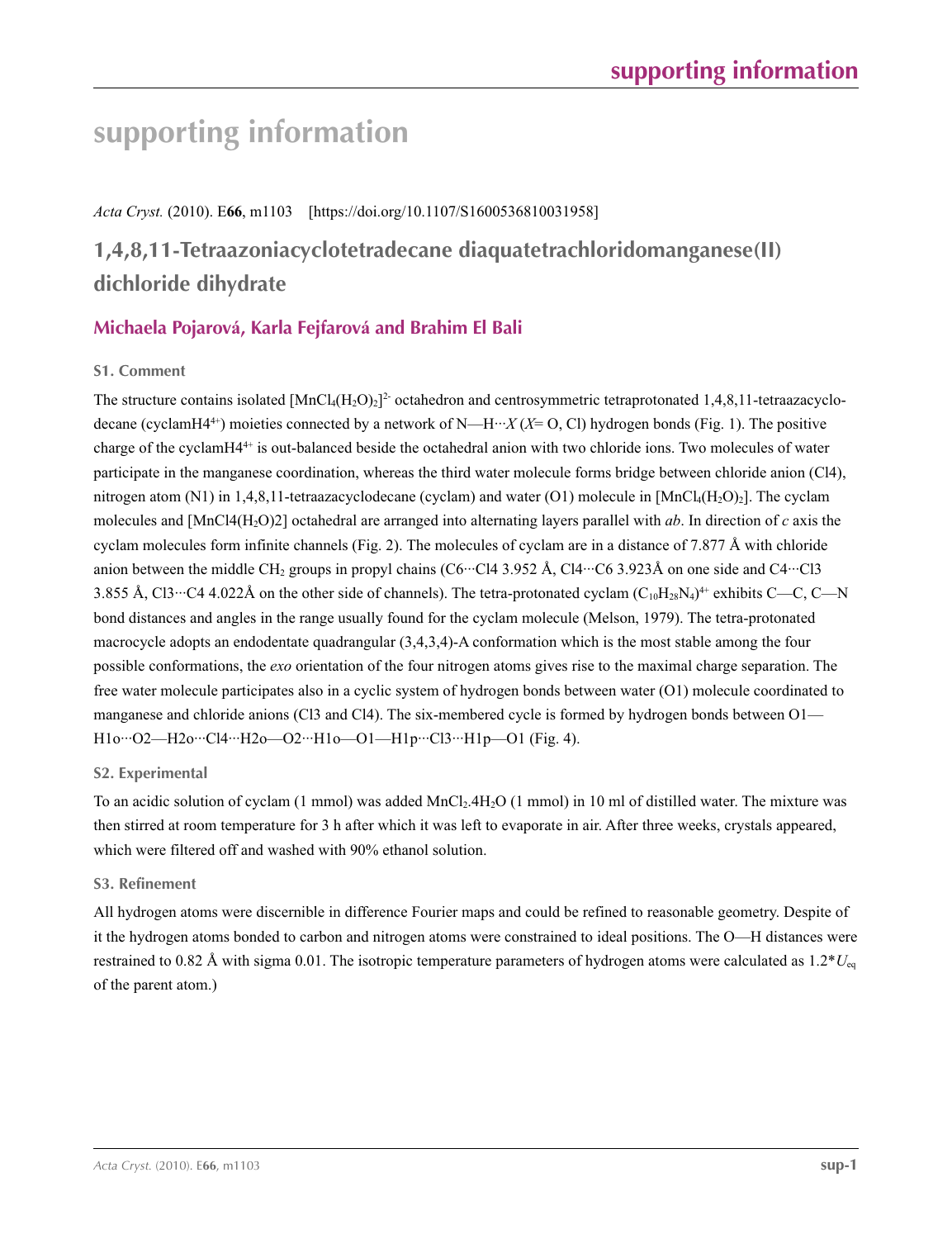

### **Figure 1**

View of the cyclamH4<sup>4+</sup> cation, the  $[MnCl_4(H_2O)_2]^2$ <sup>-</sup> anion, free water molecule and chloride anions, together with atomlabelling scheme. Displacement ellipsoids are shown at the 50% probability level.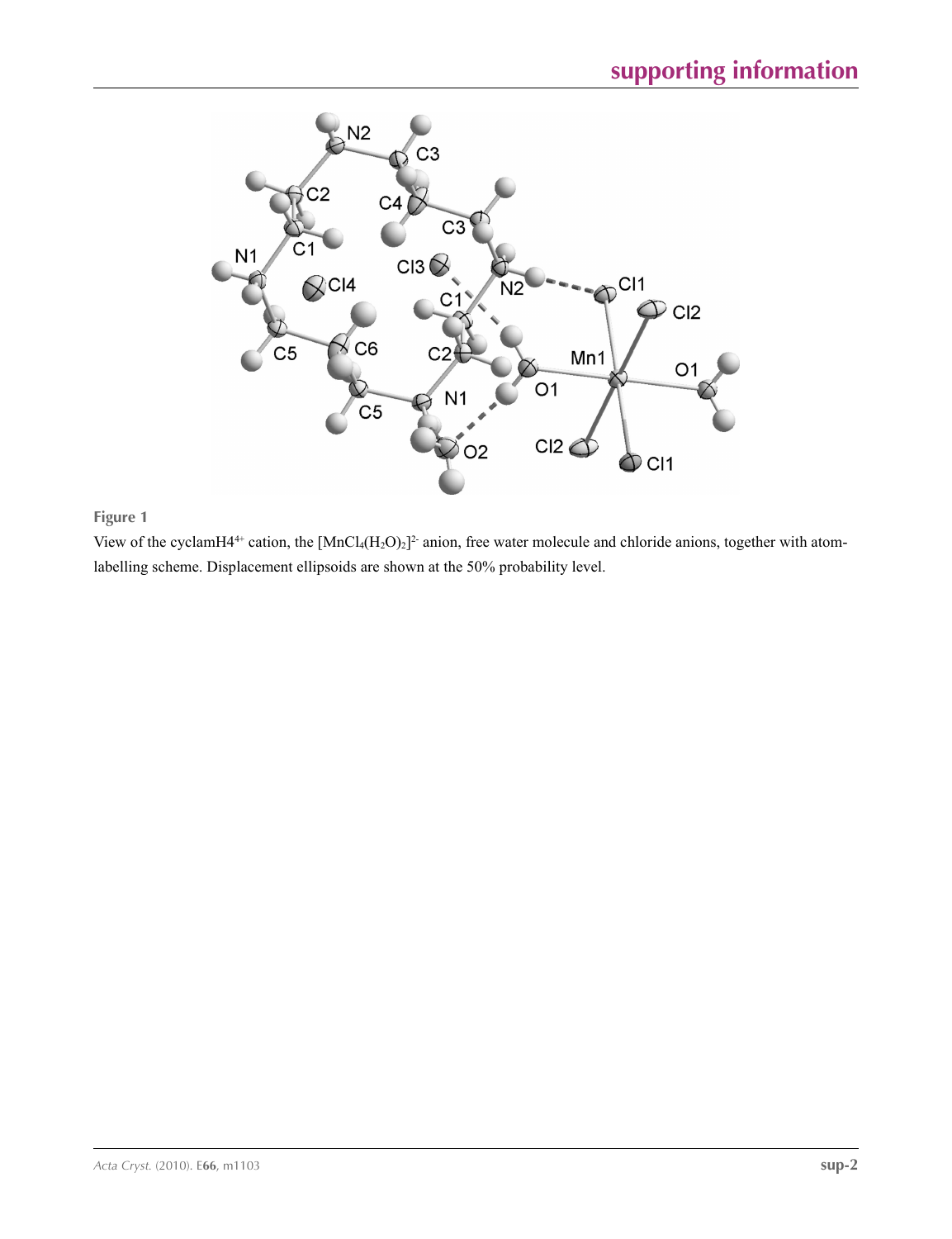

### **Figure 2**

Projection along the *c* axis, showing the channels formed by the cyclam cavity.

**1,4,8,11-Tetraazoniacyclotetradecane diaquatetrachloridomanganese(II) dichloride dihydrate** 

#### *Crystal data*

| $(C_{10}H_{28}N_4)[MnCl_4(H_2O)_2]Cl_2·2H_2O$         | $F(000) = 1132$                                                         |
|-------------------------------------------------------|-------------------------------------------------------------------------|
| $M_r = 544.1$                                         | $D_x = 1.596$ Mg m <sup>-3</sup>                                        |
| Orthorhombic, <i>Pnma</i>                             | Mo Ka radiation, $\lambda = 0.71069$ Å                                  |
| Hall symbol: -P 2ac 2n                                | Cell parameters from 16479 reflections                                  |
| $a = 14.8492(2)$ Å                                    | $\theta$ = 2.5–26.5°                                                    |
| $b = 19.3511(3)$ Å                                    | $\mu = 1.31$ mm <sup>-1</sup>                                           |
| $c = 7.8772(1)$ Å                                     | $T = 292 \text{ K}$                                                     |
| $V = 2263.50(5)$ Å <sup>3</sup>                       | Prism, colourless                                                       |
| $Z=4$                                                 | $0.36 \times 0.22 \times 0.16$ mm                                       |
| Data collection                                       |                                                                         |
| Oxford Diffraction CCD                                | 26200 measured reflections                                              |
| diffractometer                                        | 2429 independent reflections                                            |
| Radiation source: X-ray tube                          | 1999 reflections with $I > 3\sigma(I)$                                  |
| Graphite monochromator                                | $R_{\text{int}} = 0.026$                                                |
| Detector resolution: $8.3438$ pixels mm <sup>-1</sup> | $\theta_{\text{max}} = 26.5^{\circ}, \theta_{\text{min}} = 2.7^{\circ}$ |
| Rotation method data acquisition using $\omega$ scans | $h = -18 \rightarrow 18$                                                |
| Absorption correction: analytical                     | $k = -24 \rightarrow 24$                                                |
| <i>(CrysAlis RED</i> ; Oxford Diffraction, 2005)      | $l = -9 \rightarrow 9$                                                  |
| $T_{\min}$ = 0.721, $T_{\max}$ = 0.840                |                                                                         |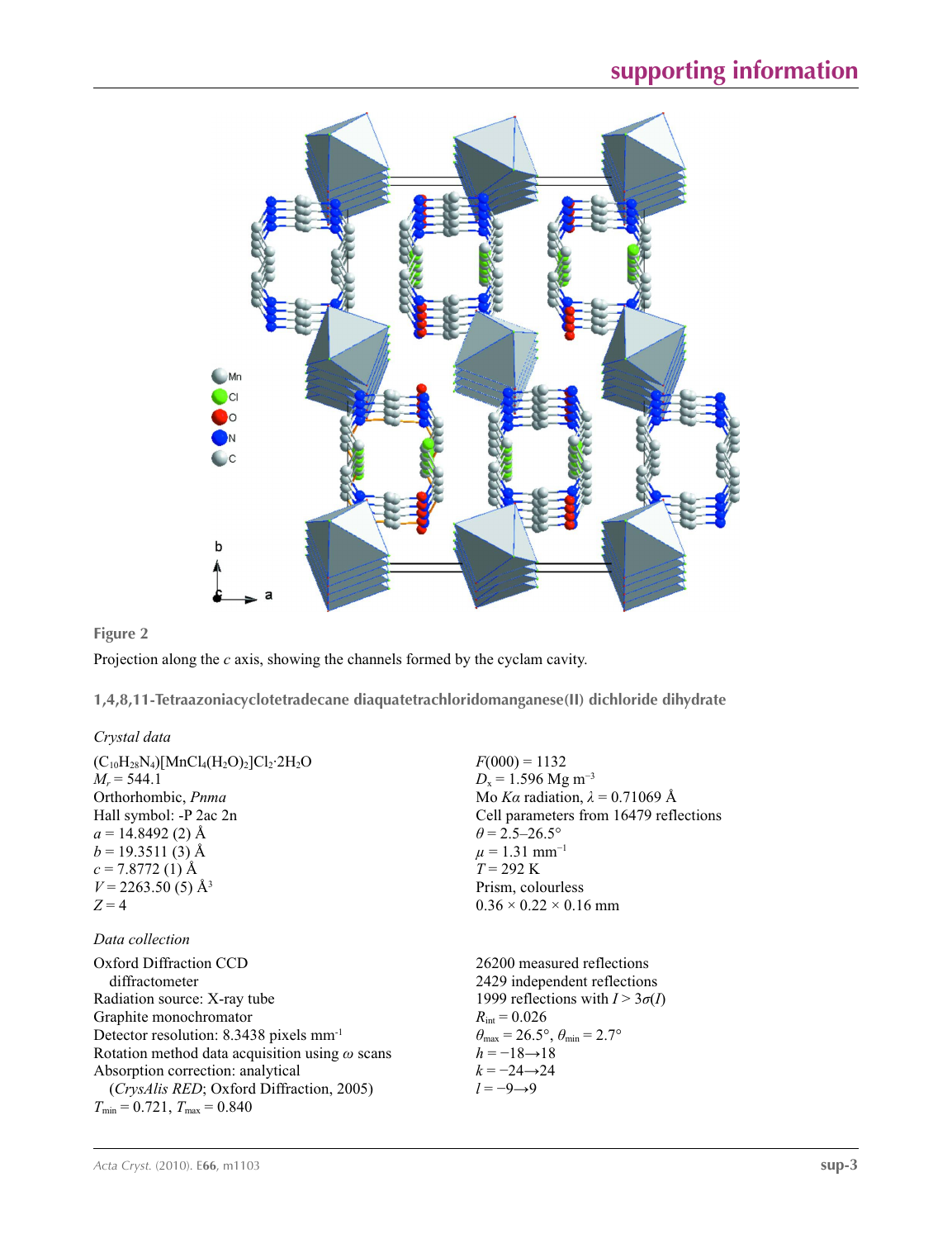*Refinement*

| Refinement on $F^2$                             | Secondary atom site location: difference Fourier         |
|-------------------------------------------------|----------------------------------------------------------|
| $R[F > 3\sigma(F)] = 0.018$                     | map                                                      |
| $wR(F) = 0.059$                                 | Hydrogen site location: difference Fourier map           |
| $S = 1.09$                                      | H atoms treated by a mixture of independent              |
| 2429 reflections                                | and constrained refinement                               |
| 133 parameters                                  | Weighting scheme based on measured s.u.'s $w =$          |
| Primary atom site location: structure-invariant | $1/[\sigma^2(I) + 0.0016I^2]$                            |
| direct methods                                  | $(\Delta/\sigma)_{\text{max}} = 0.010$                   |
|                                                 | $\Delta\rho_{\rm max} = 0.14 \text{ e } \text{\AA}^{-3}$ |
|                                                 | $\Delta\rho_{\rm min} = -0.10 \text{ e A}^{-3}$          |
|                                                 |                                                          |

#### *Special details*

**Experimental**. CrysAlis RED, Oxford Diffraction Ltd., Analytical numeric absorption correction using a multifaceted crystal model based on expressions derived by R.C. Clark & J.S. Reid.

**Refinement**. The refinement was carried out against all reflections. The conventional *R*-factor is always based on *F*. The goodness of fit as well as the weighted *R*-factor are based on *F* and  $F^2$  for refinement carried out on *F* and  $F^2$ , respectively. The threshold expression is used only for calculating *R*-factors *etc*. and it is not relevant to the choice of reflections for refinement.

All the H atoms were discrenible in difference Fourier maps and could be refined to reasonable geometry. Despite of it the H atoms bonded to catbon and nitrogen atoms were constrained to ideal positions. The O—H distances were restrained to 0.82 Å with  $\sigma$  0.01. The isotropic temperature parameters of hydrogen atoms were calculated as 1.2<sup>\*</sup>*U*<sub>eq</sub> of the parent atom.

The program used for refinement, Jana2006, uses the weighting scheme based on the experimental expectations, see \_refine\_ls\_weighting\_details,

| $\mathcal{X}$ | $\mathcal{Y}$   | z              | $U_{\rm iso}*/U_{\rm eq}$ |
|---------------|-----------------|----------------|---------------------------|
| $\theta$      | $\mathbf{0}$    | $\theta$       | 0.01920(9)                |
| $-0.06104(2)$ | 0.040619(17)    | 0.28548(4)     | 0.02344(10)               |
| 0.03588(3)    | 0.25            | 0.10590(6)     | 0.02742(14)               |
| 0.14001(2)    | $-0.046308(19)$ | 0.14869(4)     | 0.03195(11)               |
| 0.27203(4)    | 0.25            | 0.80690(7)     | 0.03300(16)               |
| 0.06526(7)    | 0.10208(5)      | $-0.04773(13)$ | 0.0246(3)                 |
| 0.24961(7)    | 0.11049(6)      | $-0.02640(14)$ | 0.0323(3)                 |
| 0.25833(7)    | 0.12044(5)      | 0.33251(14)    | 0.0211(3)                 |
| 0.04152(7)    | 0.12050(5)      | 0.59062(14)    | 0.0203(3)                 |
| 0.15939(9)    | 0.11683(7)      | 0.36796(16)    | 0.0212(4)                 |
| 0.14089(8)    | 0.11699(7)      | 0.55731(17)    | 0.0206(4)                 |
| $-0.00618(8)$ | 0.18592(7)      | 0.54150(17)    | 0.0217(4)                 |
| 0.03729(16)   | 0.25            | 0.6165(3)      | 0.0314(6)                 |
| 0.30646(9)    | 0.18591(6)      | 0.38037(17)    | 0.0228(4)                 |
| 0.26338(16)   | 0.25            | 0.3046(3)      | 0.0329(7)                 |
| 0.268045      | 0.111373        | 0.225895       | $0.0253*$                 |
| 0.285152      | 0.085355        | 0.379572       | $0.0253*$                 |
| 0.031159      | 0.111526        | 0.697062       | $0.0244*$                 |
| 0.015046      | 0.085424        | 0.542836       | $0.0244*$                 |
| 0.134992      | 0.075561        | 0.318388       | $0.0254*$                 |
| 0.129816      | 0.155584        | 0.31619        | $0.0254*$                 |
| 0.165029      | 0.07569         | 0.607205       | $0.0247*$                 |
|               |                 |                |                           |

*Fractional atomic coordinates and isotropic or equivalent isotropic displacement parameters (Å<sup>2</sup>)*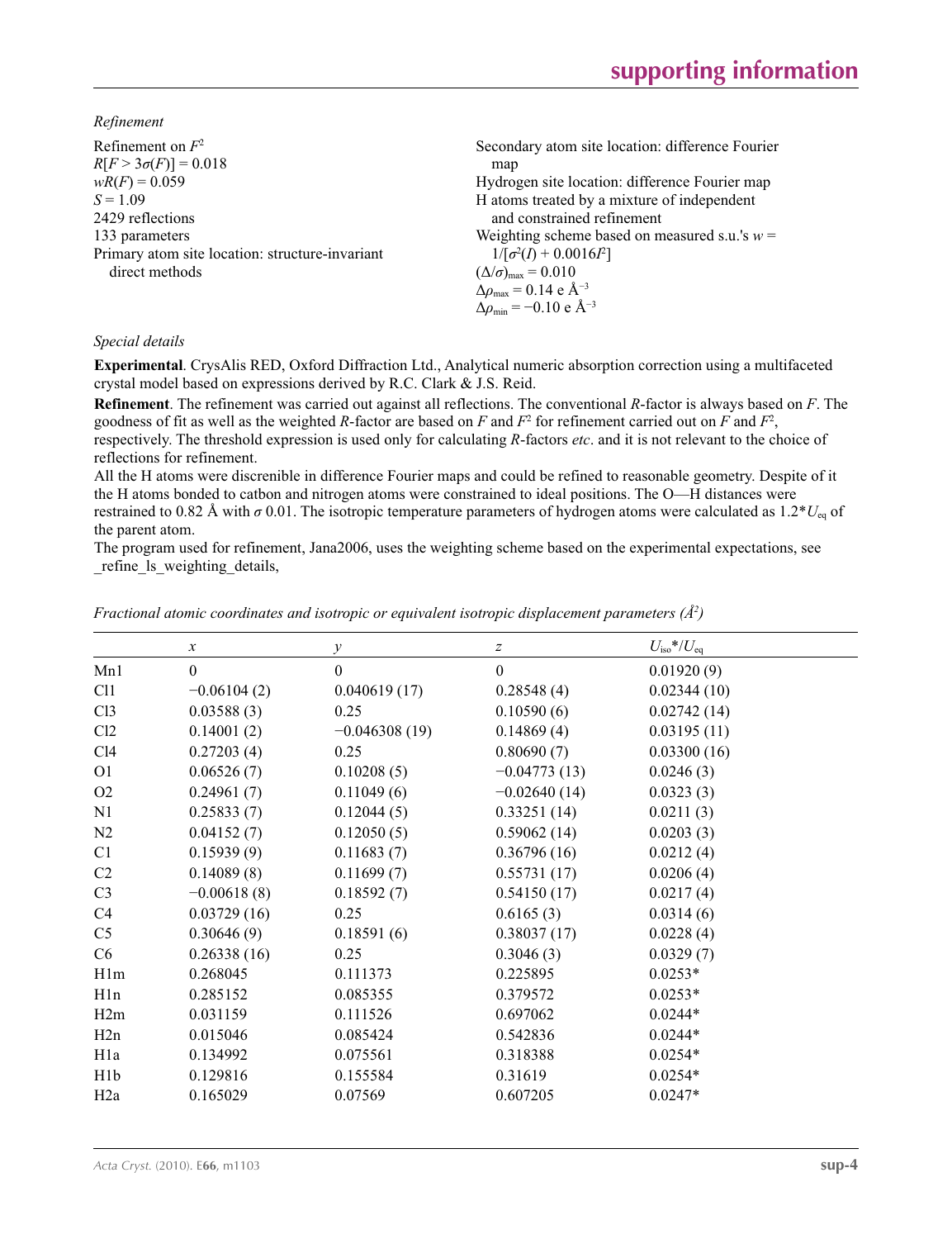| H2b              | 0.169981    | 0.156082  | 0.608522    | $0.0247*$ |
|------------------|-------------|-----------|-------------|-----------|
| H <sub>3</sub> a | $-0.067928$ | 0.183451  | 0.577083    | $0.026*$  |
| H3n              | $-0.007609$ | 0.18981   | 0.420039    | $0.026*$  |
| H <sub>4</sub> a | 0.100476    | 0.25      | 0.590704    | $0.0377*$ |
| H <sub>4</sub> b | 0.029252    | 0.25      | 0.737419    | $0.0377*$ |
| H <sub>5a</sub>  | 0.368181    | 0.18312   | 0.344749    | $0.0273*$ |
| H5b              | 0.308095    | 0.190111  | 0.50176     | $0.0273*$ |
| H6a              | 0.200057    | 0.25      | 0.329167    | $0.0394*$ |
| H <sub>6</sub> b | 0.272047    | 0.25      | 0.183783    | $0.0394*$ |
| H2o              | 0.2545(12)  | 0.1474(6) | $-0.080(2)$ | $0.0387*$ |
| H2p              | 0.2810(10)  | 0.0859(8) | $-0.085(2)$ | $0.0387*$ |
| H1 <sub>o</sub>  | 0.1201(6)   | 0.1002(8) | $-0.042(2)$ | $0.0296*$ |
| H1p              | 0.0475(11)  | 0.1365(6) | 0.0039(18)  | $0.0296*$ |
|                  |             |           |             |           |

*Atomic displacement parameters (Å2 )*

|                 | $U^{11}$    | $U^{22}$    | $\mathcal{L}^{\beta 3}$ | $U^{12}$     | $U^{13}$       | $U^{23}$       |
|-----------------|-------------|-------------|-------------------------|--------------|----------------|----------------|
| Mn1             | 0.02119(16) | 0.01807(15) | 0.01834(15)             | 0.00097(11)  | $-0.00088(10)$ | 0.00132(11)    |
| Cl1             | 0.0257(2)   | 0.02367(17) | 0.02098(17)             | 0.00260(12)  | $-0.00054(12)$ | $-0.00266(13)$ |
| Cl <sub>3</sub> | 0.0298(3)   | 0.0235(2)   | 0.0290(3)               | $\theta$     | $-0.0005(2)$   | $\Omega$       |
| Cl2             | 0.0316(2)   | 0.0361(2)   | 0.02823(19)             | 0.01481(15)  | $-0.00806(14)$ | $-0.00686(15)$ |
| C14             | 0.0394(3)   | 0.0291(3)   | 0.0305(3)               | $\theta$     | $-0.0040(2)$   | $\Omega$       |
| O <sub>1</sub>  | 0.0262(5)   | 0.0217(5)   | 0.0260(5)               | $-0.0011(4)$ | 0.0017(4)      | $-0.0027(4)$   |
| O <sub>2</sub>  | 0.0351(6)   | 0.0327(6)   | 0.0290(6)               | 0.0005(5)    | 0.0060(4)      | 0.0008(5)      |
| N1              | 0.0225(6)   | 0.0184(5)   | 0.0224(6)               | 0.0031(4)    | 0.0018(4)      | $-0.0012(5)$   |
| N2              | 0.0223(6)   | 0.0179(5)   | 0.0207(6)               | $-0.0024(4)$ | 0.0023(4)      | 0.0014(4)      |
| C <sub>1</sub>  | 0.0198(6)   | 0.0208(6)   | 0.0230(7)               | $-0.0017(5)$ | $-0.0010(5)$   | $-0.0022(5)$   |
| C <sub>2</sub>  | 0.0186(6)   | 0.0221(6)   | 0.0210(6)               | 0.0009(5)    | $-0.0010(5)$   | 0.0026(5)      |
| C <sub>3</sub>  | 0.0191(7)   | 0.0200(7)   | 0.0259(7)               | 0.0011(5)    | $-0.0014(5)$   | 0.0002(6)      |
| C <sub>4</sub>  | 0.0448(13)  | 0.0191(9)   | 0.0304(11)              | $\theta$     | $-0.0135(10)$  | $\Omega$       |
| C <sub>5</sub>  | 0.0185(7)   | 0.0214(7)   | 0.0285(7)               | $-0.0010(5)$ | $-0.0013(5)$   | 0.0002(6)      |
| C <sub>6</sub>  | 0.0451(13)  | 0.0208(10)  | 0.0327(12)              | $\theta$     | $-0.0135(9)$   | 0              |
|                 |             |             |                         |              |                |                |

*Geometric parameters (Å, º)*

| $Mn1 - Cl1$             | 2.5488(3)  | $N2-H2n$           | 0.8700     |
|-------------------------|------------|--------------------|------------|
| $Mn1-C11$ <sup>i</sup>  | 2.5488(3)  | $C1-C2$            | 1.5166(18) |
| $Mn1-C12$               | 2.5490(4)  | Cl <sub>–H1a</sub> | 0.9600     |
| $Mn1-Cl2i$              | 2.5490(4)  | $Cl-H1b$           | 0.9600     |
| $Mn1 - 01$              | 2.2322(10) | $C2-H2a$           | 0.9600     |
| $Mn1 - O1$ <sup>i</sup> | 2.2322(10) | $C2-H2b$           | 0.9600     |
| $O1-H10$                | 0.817(9)   | $C3-C4$            | 1.5176(18) |
| $O1-H1p$                | 0.824(13)  | $C3 - H3a$         | 0.9600     |
| $O2-H2o$                | 0.833(13)  | $C3 - H3n$         | 0.9600     |
| $O2-H2p$                | 0.812(15)  | $C4 - H4a$         | 0.960      |
| $N1 - C1$               | 1.4971(17) | $C4 - H4b$         | 0.960      |
| $N1 - C5$               | 1.5026(16) | $C5-C6$            | 1.5179(18) |
| $N1-H1m$                | 0.8700     | $C5 - H5a$         | 0.9600     |
|                         |            |                    |            |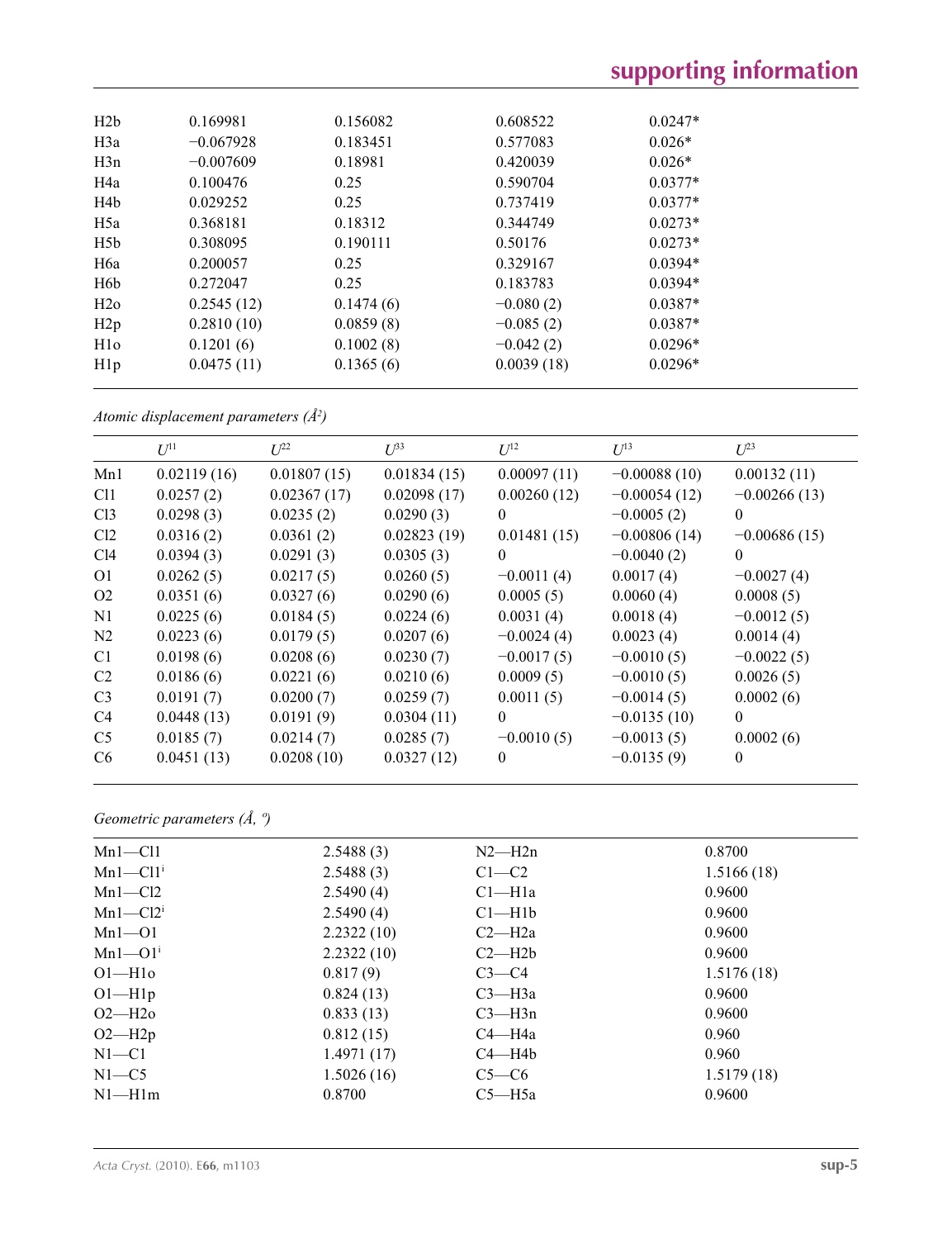# **supporting information**

| $N1 - H1n$                   | 0.8700      | $C5 - H5b$                   | 0.9600     |
|------------------------------|-------------|------------------------------|------------|
| $N2-C2$                      | 1.5004(16)  | С6—Н6а                       | 0.960      |
| $N2-C3$                      | 1.5013(17)  | $C6 - H6b$                   | 0.960      |
| $N2 - H2m$                   | 0.8700      |                              |            |
|                              |             |                              |            |
| $Cl1-Mn1-Cl1i$               | 180         | $C2-C1-H1b$                  | 109.47     |
| $Cl1-Mn1-Cl2$                | 89.601 (11) | H1a-C1-H1b                   | 107.72     |
| $Cl1-Mn1-Cl2i$               | 90.399(11)  | $N2 - C2 - C1$               | 110.50(10) |
| $Cl1-Mn1-O1$                 | 91.72(3)    | $N2-C2-H2a$                  | 109.47     |
| $Cl1-Mn1-O1i$                | 88.28 (3)   | $N2-C2-H2b$                  | 109.47     |
| $Cl1^i$ -Mn $1$ -Cl2         | 90.399 (11) | $C1-C2-H2a$                  | 109.47     |
| $Cl1^i$ -Mn $1$ - $Cl2^i$    | 89.601 (11) | $C1-C2-H2b$                  | 109.47     |
| $Cl1^i$ -Mn $1$ -O1          | 88.28 (3)   | $H2a-C2-H2b$                 | 108.42     |
| $Cl1^i$ —Mn $1$ —O $1^i$     | 91.72(3)    | $N2 - C3 - C4$               | 112.83(11) |
| $Cl2-Mn1-Cl2i$               | 180         | $N2-C3-H3a$                  | 109.47     |
| $Cl2-Mn1-O1$                 | 91.97(3)    | $N2-C3-H3n$                  | 109.47     |
| $Cl2-Mn1-O1i$                | 88.03(3)    | С4-С3-Н3а                    | 109.47     |
| $Cl2^i$ -Mn1--O1             | 88.03(3)    | $C4-C3-H3n$                  | 109.47     |
| $Cl2^i$ -Mn1- $O1^i$         | 91.97(3)    | H3a-C3-H3n                   | 105.89     |
| $O1 - Mn1 - O1$ <sup>i</sup> | 180         | $C3-C4-C3ii$                 | 109.58(15) |
| $H1o$ -O1- $H1p$             | 109.3(16)   | $C3-C4-H4a$                  | 109.47     |
| H2o-O2-H2p                   | 99.4 (15)   | $C3-C4-H4b$                  | 109.47     |
| $C1-M1-C5$                   | 117.34(10)  | СЗіі-С4-Н4а                  | 109.47     |
| $Cl-M1-H1m$                  | 109.47      | $C3ii$ - $C4$ -H4b           | 109.47     |
| $Cl-M1-H1n$                  | 109.47      | H4a-C4-H4b                   | 109.4      |
| $C5 - N1 - H1m$              | 109.47      | $N1-C5-C6$                   | 112.94(12) |
| $C5 - N1 - H1n$              | 109.47      | $N1-C5-H5a$                  | 109.47     |
| $H1m-M1-H1n$                 | 100.26      | $N1-C5-H5b$                  | 109.47     |
| $C2 - N2 - C3$               | 117.20(10)  | $C6-C5-H5a$                  | 109.47     |
| $C2 - N2 - H2m$              | 109.47      | $C6-C5-H5b$                  | 109.47     |
| $C2 - N2 - H2n$              | 109.47      | $H5a-C5-H5b$                 | 105.77     |
| $C3 - N2 - H2m$              | 109.47      | $C5-C6-C5$ ii                | 109.58(16) |
| $C3 - N2 - H2n$              | 109.47      | С5-С6-Н6а                    | 109.47     |
| $H2m-M2-H2n$                 | 100.45      | $C5-C6-H6b$                  | 109.47     |
| $N1-C1-C2$                   | 111.17(10)  | С5 <sup>ii</sup> —С6—Н6а     | 109.47     |
| $N1-C1-H1a$                  | 109.47      | $C5^{\text{ii}}$ - $C6$ -H6b | 109.47     |
| $N1-C1-H1b$                  | 109.47      | Нба-Сб-Нбb                   | 109.4      |
| $C2-C1-H1a$                  | 109.47      |                              |            |

Symmetry codes: (i) −*x*, −*y*, −*z*; (ii) *x*, −*y*+1/2, *z*.

### *Hydrogen-bond geometry (Å, º)*

| $D$ —H… $A$                         | $D$ —H  | $H \cdots A$ | $D \cdots A$ | $D$ —H… $A$ |
|-------------------------------------|---------|--------------|--------------|-------------|
| $N1-H1M\cdots O2$                   | 0.87    | 2.01         | 2.8367(16)   | 159         |
| $N1$ —H1 $N$ …Cl2 $\overline{u}$ ii | 0.87    | 2.51         | 3.2465(11)   | 143         |
| $N1$ —H1N…Cl1 <sup>iv</sup>         | 0.87    | 2.77         | 3.2317(11)   | 115         |
| $O1 - H10 \cdot O2$                 | 0.82(1) | 1.94(1)      | 2.7474(15)   | 172(2)      |